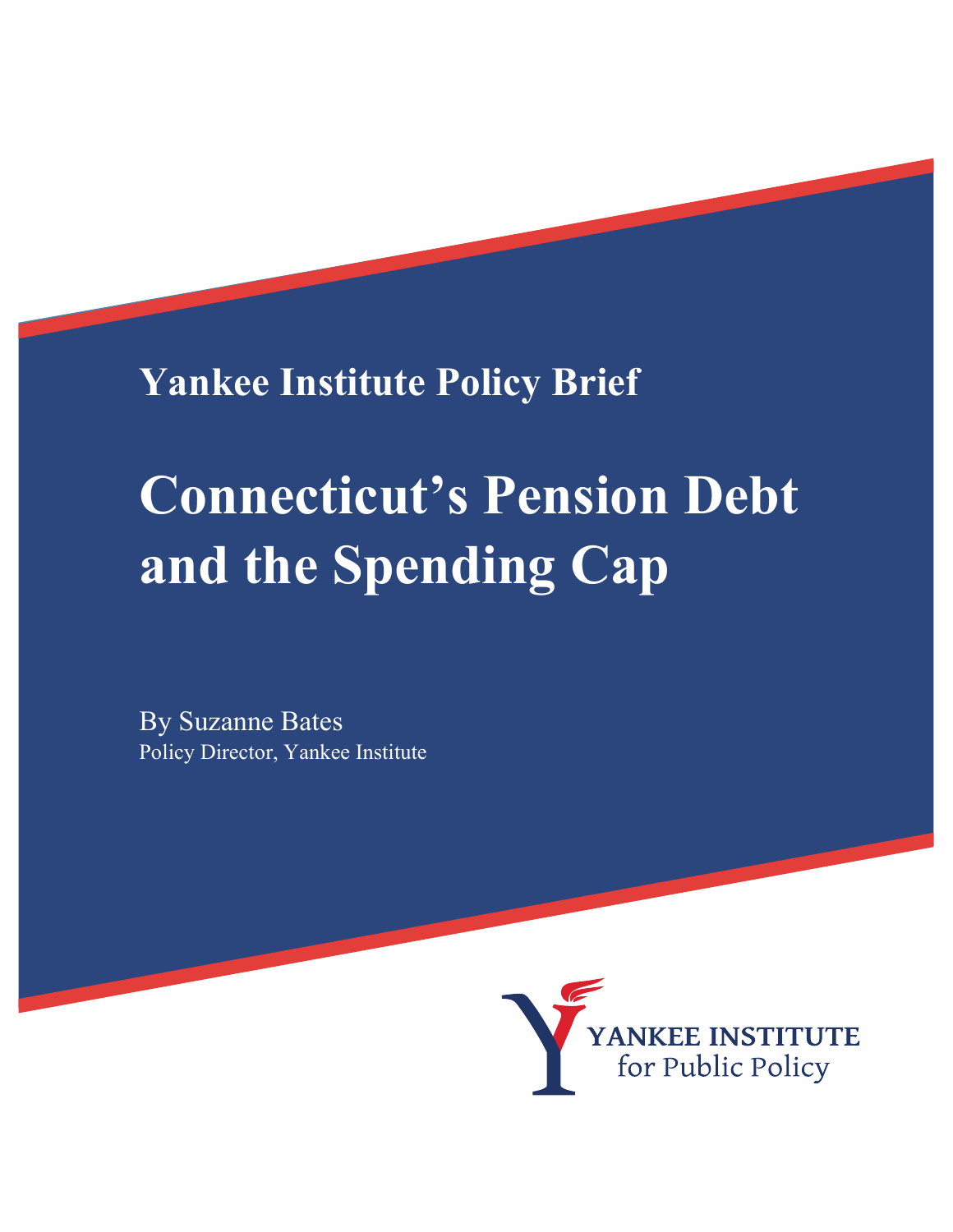### **Executive Summary**

Connecticut's pension debt is still growing, even though \$1 out of every \$10 the state spends goes into the pension funds for teachers and state employees. The debt increased by 7 percent from 2012 to 2014, up to \$26.3 billion, despite the state pouring more money into the pension funds. Payments into these funds will have to keep increasing over the next 20 years as the state tries to get a handle on its pension debt. Unless the state's economy starts to grow at a faster pace, this spending will either "crowd out" other state government spending, or lawmakers will want to keep raising taxes.

But there is something standing in the way of additional tax hikes – the state's constitutional spending cap. 

The spending cap limits the growth in state spending to a percentage based on a five-year average of growth in personal income or last year's rate of inflation. What the spending cap is supposed to do is protect taxpayers from runaway government growth in the years when it would hurt them the most.

But lawmakers have voted numerous times to exceed the cap since it was enacted in 1992. In 2015, the statutory spending cap was redefined to so that pension debt payments were explicitly removed from the category of spending that is subject to the cap.

#### **HIGH PAYMENTS, BUT PENSION DEBT KEEPS GROWING**

 

The state will pay almost \$2 billion – one-tenth of the total budget – into its three major pension funds in fiscal year 2015.<sup>1</sup> After years of not making the annual required contributions, the state is now trying to fund its annual pension obligations, to the credit of the current administration. 

Despite this, moving the pension debt needle has proven difficult. According to the 2014 Comprehensive Annual Financial Report, issued by the state's comptroller, accrued liabilities in the three major funds totaled \$26.3 billion, up from \$24.5 billion in 2012, which means the pension funds are now only 41.5 percent funded. $2^2$ 

Connecticut's pension funds are extremely underfunded. On most lists, the state is in the top three of the most underfunded state pension systems in the nation.<sup>3</sup>

Now state lawmakers are trying to redefine the state's constitutional spending cap by moving payments to the pension system out from under the cap. The growing cost of Connecticut's pension debt is crowding out other state spending, so lawmakers want to make these payments less transparent by moving them out from under the cap. This would be a mistake.

 $1$  The three major funds are the State Employee Retirement Fund, the Teachers Retirement Fund, and the Judicial Retirement Fund.

 $2$  Connecticut's Comprehensive Annual Financial Reports can be found on the state comptroller's website: http://www.osc.ct.gov/reports/index.html.<br> $3$  See, for example, Cembalest, Michael. "The ARC and the Covenants: Assessing the Ability of States to Service

Debt, Pension and Retiree Health Care Costs in a World of Finite Resources." Issued by J.P. Morgan, June 5, 2014.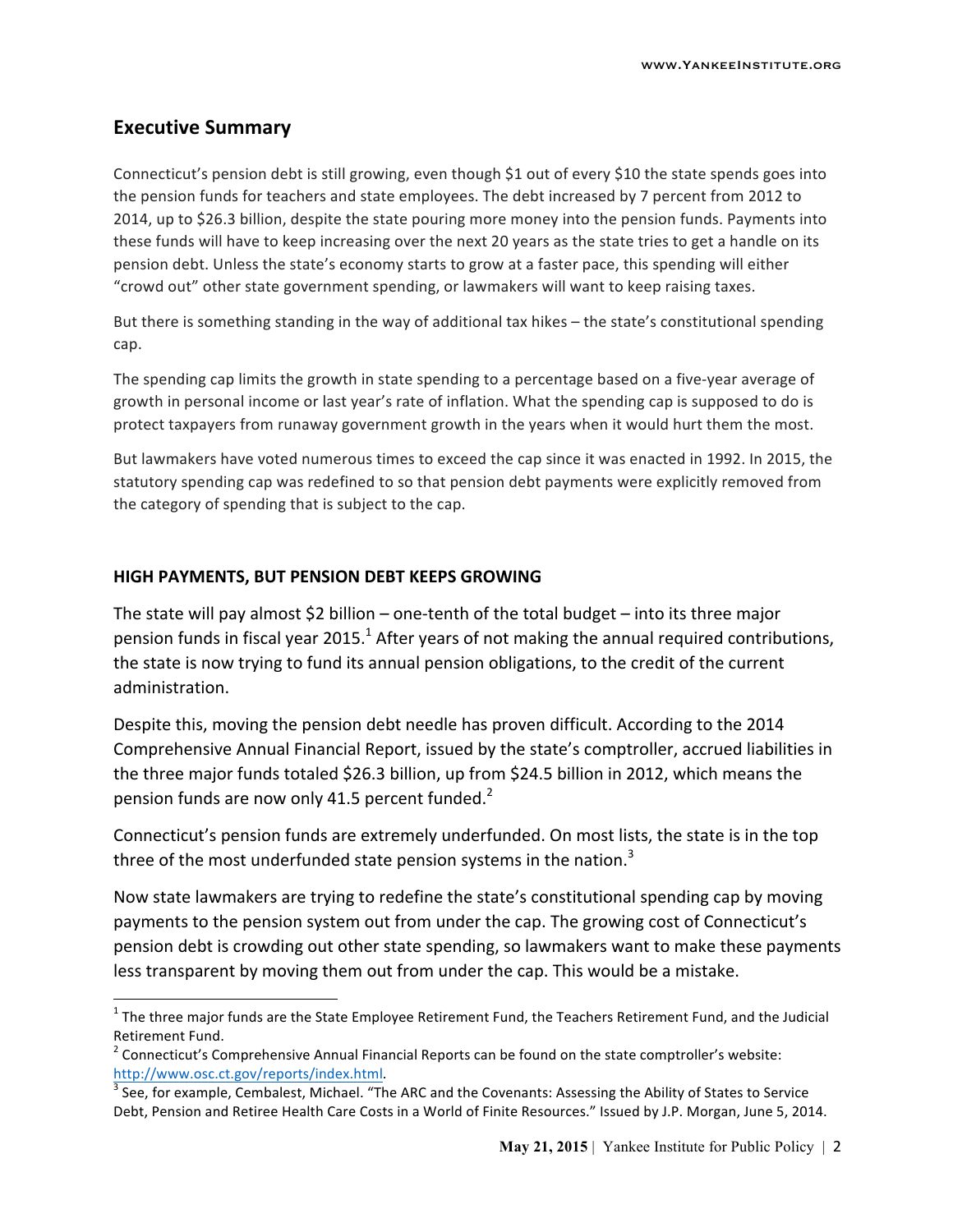As Sen. Beth Bye, chairwoman of the Appropriations Committee, said at the press conference where she announced the redefinition of the spending cap: "As (pension debt) grows, it crowds out other expenses. So that makes it tempting not to fund those long term obligations."<sup>4</sup>

For years the pensions were underfunded. Multiple individuals and commissions bear some responsibility for the chronic underfunding. Union leaders, governors, legislators, and other state officials all have had a hand in deciding how much money to pay into the pension funds every year.<sup>5</sup> It is imperative that these decision makers fully fund Connecticut's yearly pension obligations moving forward.

# **THE SPENDING CAP SHOULD BE LEFT TO DO ITS JOB**

The growing pension debt is putting pressure on other areas of the state's budget. The costs of paying for the pension debt is eating into the spending on other state programs and services. Many lawmakers would like to increase taxes and pay for both the pension debt and their favorite programs, but they complain they can't because of the spending cap.<sup>6</sup>

They also say they aren't able to spend as much as they want to because of the lingering effects of the 2008 recession, in which state residents saw a steep decrease in personal income. The spending cap calculation uses either a five-year look back in personal income growth or the average rate of inflation. But it isn't just the 2008 recession that is affecting personal income growth. According to figures released by the U.S. Bureau of Economic Analysis, Connecticut's income growth was only 0.84 percent from 2012 to 2013. The rate was only 3 percent from 2013 to 2014. Connecticut has lagged the national average in personal income growth every year since the recession.

The spending cap is supposed to limit expenditure growth when Connecticut taxpayers can least afford it - that is, when their own incomes are growing slowly. By constraining growth in state expenditures, the spending cap can protect taxpayers who are still struggling to get on their feet  $-$  a full six years after the official end of the recession in 2009.

The slow income growth of Connecticut's residents is reflected in the slow rate of growth of state revenues. The taxes and fees collected by the state grew by 0.17 percent from 2013 to

  $4$  Press conference, April 27, 2015.

<sup>&</sup>lt;sup>5</sup> Bates, Suzanne. "Yelmini Says Union Leaders Are As Guilty As Rowland for Pension Debt." CTNewsJunkie.com, Dec. 5, 2014. http://www.ctnewsjunkie.com/archives/entry/op-

ed yelmini says union leaders are as guilty as rowland for pension debt/

 $6$  Phaneuf, Keith. "CT spending cap threatens to squeeze education, other priorities in next budget." CTMirror.com, Dec. 1, 2014. http://ctmirror.org/2014/12/01/spending-cap-threatens-to-squeeze-education-other-priorities-innext-ct-budget/

<sup>3</sup> | Yankee Institute for Public Policy | **May 21, 2015**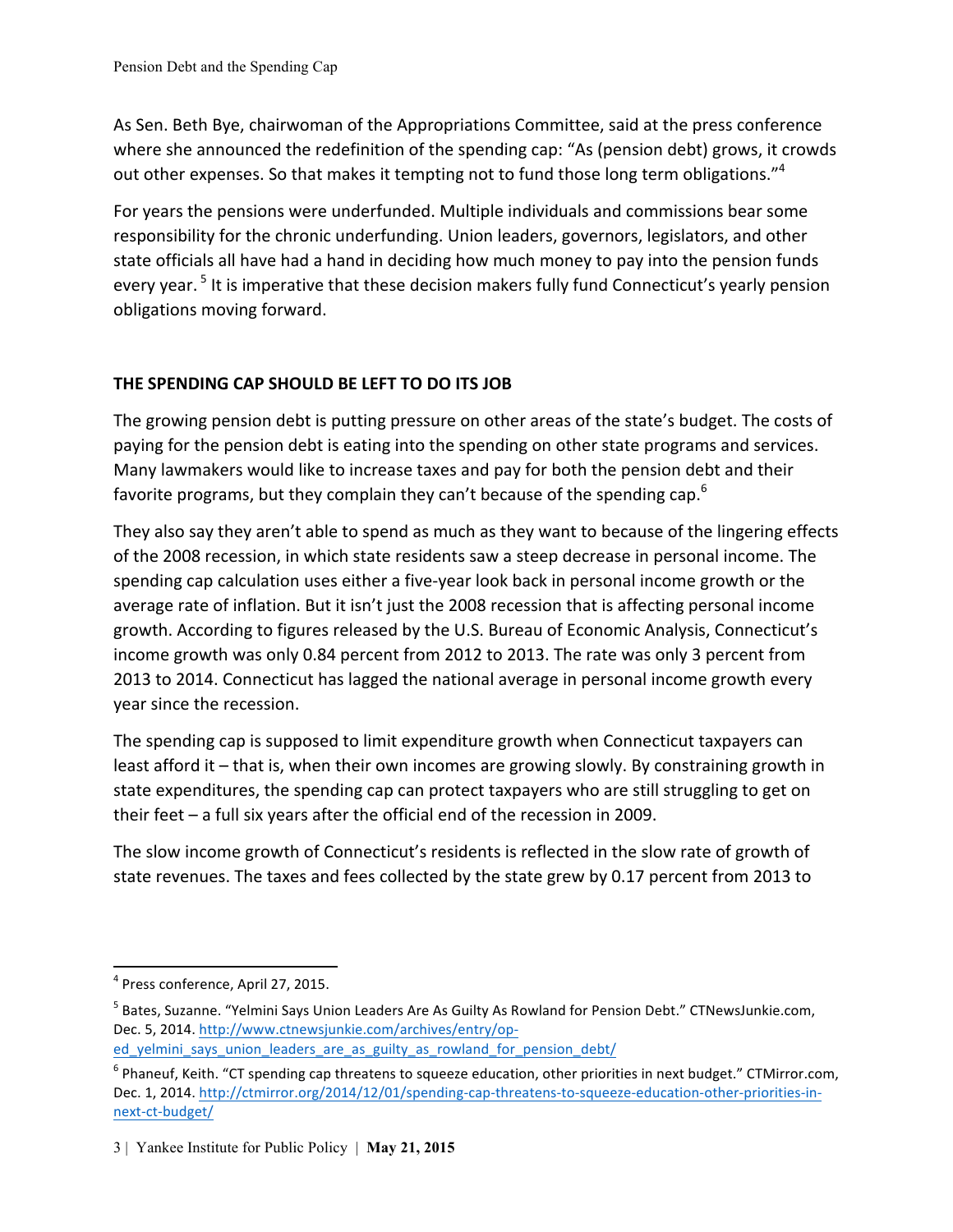2014, and by 2.97 percent from 2014 to 2015, according to consensus reports issued by the state's Office of Policy and Management, and the Office of Fiscal Analysis.<sup>7</sup>

Clearly the state's "permanent fiscal crisis" is about more than the recession. By increasing taxes and other regulatory requirements on citizens and businesses in the aftermath of the recession, lawmakers have put the state on an unsustainable path. By passing a huge tax increase just after the recession, lawmakers gave many people and businesses a reason to leave the state. This led to lower state revenues than were expected.

The spending cap could have stopped this slow-motion disaster if it had been adhered to since its inception in 1991. By once again "redefining the cap"  $-$  and doing it without the constitutionally required  $3/5$  vote – the members who approved this plan on the Appropriations Committee are only making our future fiscal situation worse.

#### **GENEROUS STATE PENSIONS**

One of the reasons state spending is growing so rapidly is because Connecticut state employees receive the most generous pensions in the nation. The average state employee pension was \$39,172 in 2013, according to the Census Bureau, the highest in the nation.<sup>8</sup> But most costly to taxpayers were the 657 retired state employees who received pension payments over \$100,000 in 2013. The top 10 pensioners that year cost the state \$2.3 million– an average of \$230,000 per retiree.<sup>9</sup>

This is a distortion of what pensions were meant to be  $-$  and particularly public pensions, which are paid for by taxpayers.

#### **MORE TAXES TO PAY FOR PENSIONS**

To pay for the increasing cost of public sector pay and benefits – which takes up a third of the state's budget – state lawmakers again raised taxes in 2015.

In a 2014 Yankee Institute study on public pensions, called *Born Broke*, we foresaw the need for either cutting services or increasing taxes to tame the pension debt:

 

 $<sup>7</sup>$  The consensus reports can be found at</sup>

http://www.ct.gov/opm/cwp/view.asp?a=2965&Q=459726&PM=1&opmNavPage=%7C.<br><sup>8</sup> U.S. Census Bureau. Annual Survey of Public Pensions, 2013. http://www2.census.gov/govs/retire/2013\_summary\_report.pdf

 $9$  For pension data see CTSunlight.org.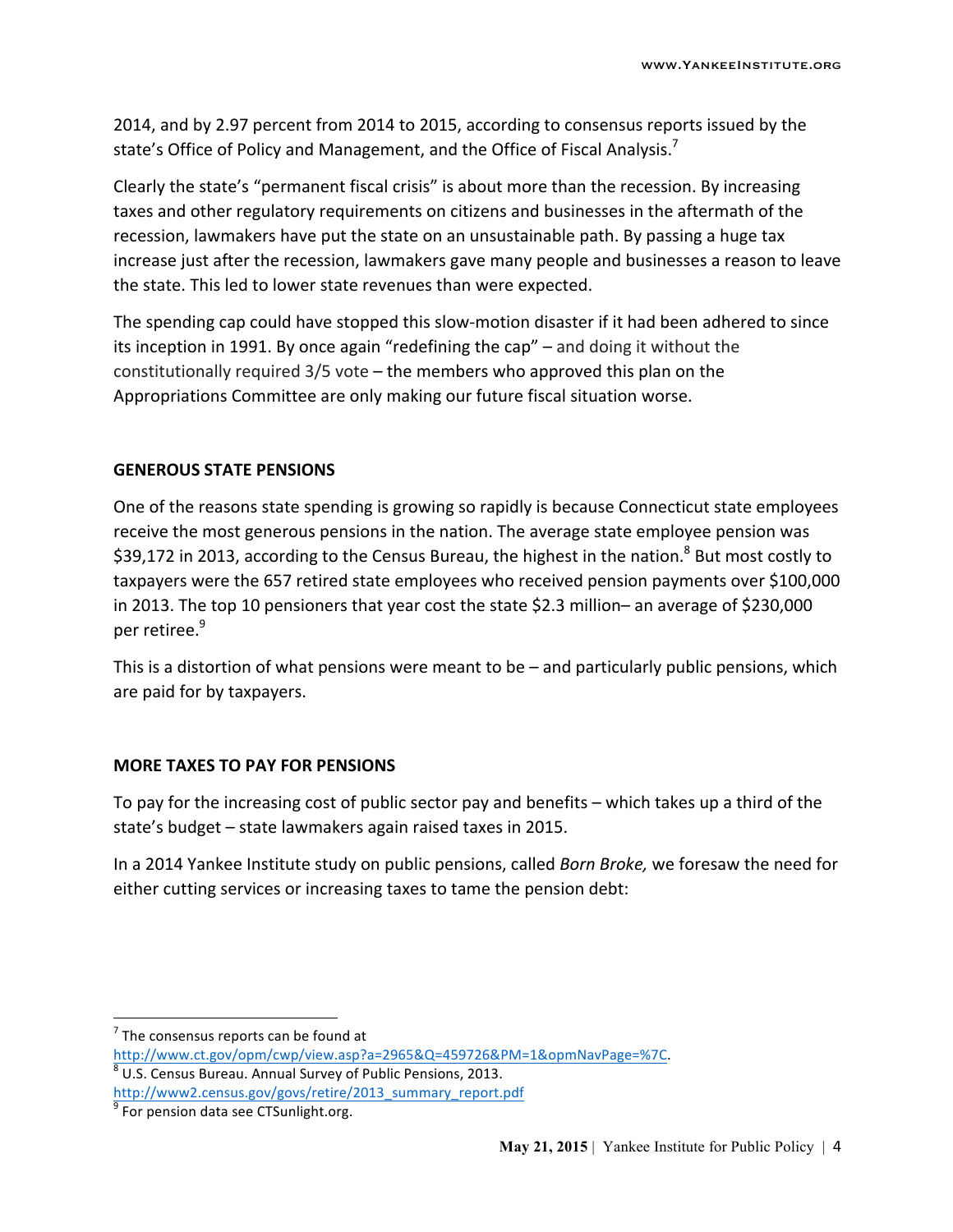With public pensions and retiree benefits eating up a greater portion of the state's budget, steep tax increases or deep cuts to government services are the only ways to achieve fiscal stability. $10^{10}$ 

Steep tax increases are clearly the way lawmakers want to get the state out of this fiscal mess, but this is the wrong move. It will lead to more people leaving the state – as many already have  $-$  and will make it even harder for Connecticut to stabilize its balance sheet.

By voting to move the pension debt out from under the constitutional spending cap, lawmakers on the Appropriations Committee have put Connecticut taxpayers at great risk. If this move is made permanent, the mounting cost of this debt would be allowed to grow without the protection of the constitutional spending cap.

The spending cap brings extra scrutiny to money the state government spends on its many functions. This includes state employee benefits. Connecticut lawmakers have approved giving state employees extremely generous pension, health, and other benefits. The cost of these benefits has risen substantially in recent years, making it more difficult for lawmakers to keep spending under the spending cap. By moving this portion of spending on state employee benefits out from under the cap, lawmakers will have fewer incentives to reform these benefits so that they are more sustainable, and more consistent with the benefits received by employees in the private sector.

## **MALLOY WANTED TO MOVE PENSION DEBT OUT IN 2013**

In 2013, Gov. Malloy submitted a bill to the Connecticut General Assembly that would have fully implemented the constitutional spending cap and changed the language of the statutory spending cap.<sup>11</sup> The bill included language exempting pension debt from the spending cap calculation  $-$  two years before the Appropriations Committee used this approach  $-$  and also exempting any government program that is 100 percent funded by the federal government.<sup>12</sup> The bill was voted out of the state's Appropriations Committee, but was not debated by the House or Senate. Later that year, Malloy moved federal Medicaid spending out from under the cap, but left the pension debt alone.

This shows that at least initially Malloy recognized that any change to the definition of the spending cap required lawmakers to vote on a spending cap definition. But this year, the leaders of the state Appropriations Committee have continued the practice of redefining the

 

 $10$  Moody, J. Scott and Wendy P. Warcholik. "Born Broke: Our Pension Debt Problem." Yankee Institute for Public Policy, August 2014.<br><sup>11</sup> For a more detailed explanation of Connecticut's Spending Cap, see recent Yankee Institute policy briefs

*Sustainable Spending* and *Connecticut's Spending Cap: A Legal Overview*. These can be found at www.yankeeinstitute.org.<br> $\frac{12}{12}$  The bill was introduced as HB 6352.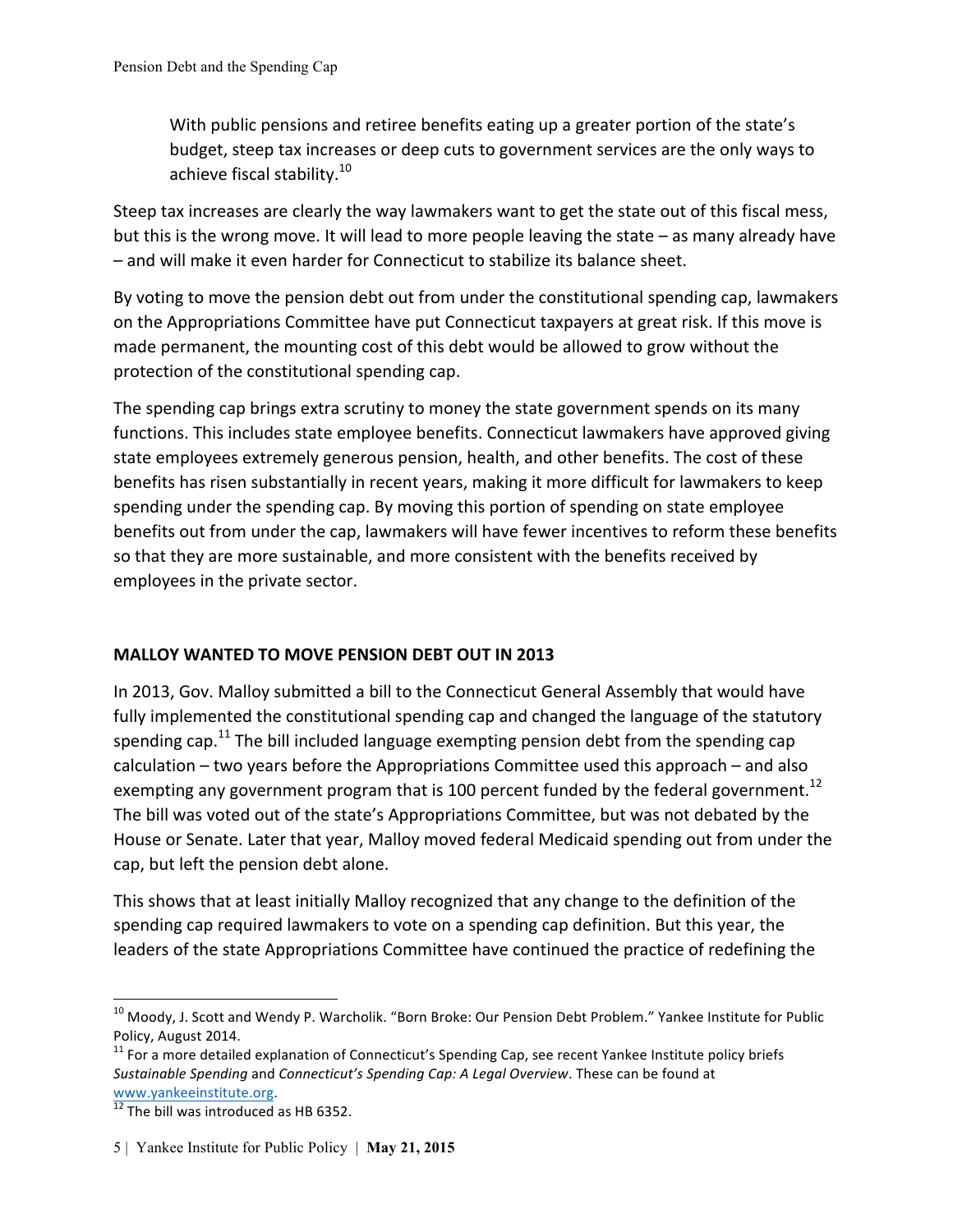spending cap without the proper and transparent step of asking lawmakers to vote on a new  $$ and binding  $-$  definition.

Significantly, the fiscal note on Malloy's 2013 spending cap bill said the change would end up moving a total of \$440.9 million in pension debt payments out from under the cap. That is much less than the \$1.828 billion in pension debt payments that the Appropriations Committee is moving out from under the cap this year. Lawmakers should ask for an explanation both of what was considered "debt" in 2013, and also why in this year's calculation, more of the payments to the pension funds are now considered debt payments.

#### **REDEFINING A REDEFINITION**

 

In the past when lawmakers "redefined" spending out from under the cap, the revised calculation was based on the amount the budget would have totaled without including that spending. To adhere to this precedent, the Appropriations Committee should have removed the pension debt from the total amount of the FY 2015 budget, and used that number to calculate the allowed spending growth for the 2016 budget. However, this year the Appropriations Committee decided not to remove pension debt from the previous year's budget, instead declaring its budget \$1.5 billion under the spending cap.

The spending cap calculation for this year, according to the OPM, allows a 2.58 percent growth rate. The chart below shows that if lawmakers on the Appropriations Committee had followed precedent by removing pension debt from the FY 15 budget for the purposes of calculating allowable growth under the cap, their budget would have come in \$279 million over the cap.

|                                      | FY 2015 Budget $^{13}$         | FY 2016 Budget   | Percent Growth |
|--------------------------------------|--------------------------------|------------------|----------------|
| <b>Budget With Pension Debt</b>      | \$17,480,500,000               | \$18,286,160,315 | 4.61%          |
| <b>Pension Debt Payments</b>         | $$1,708,274,823$ <sup>14</sup> | \$1,828,000,000  |                |
| <b>Budget Without Pension Debt</b>   | \$15,772,225,177               | \$16,458,160,315 | 4.35%          |
| Amount allowed under<br>spending cap | \$15,772,225,177               | \$16,179,148,587 | 2.58%          |

This arbitrary redefinition doesn't make sense. Lawmakers should not redefine the constitutional spending cap to exclude pension payments. And if they do choose to redefine the

<sup>&</sup>lt;sup>13</sup> These numbers are from the budget as amended by the Appropriations Committee.<br><sup>14</sup> This number is based on rough estimates, since the Appropriations Committee did not explain which portion of the pension payments it defined as debt.